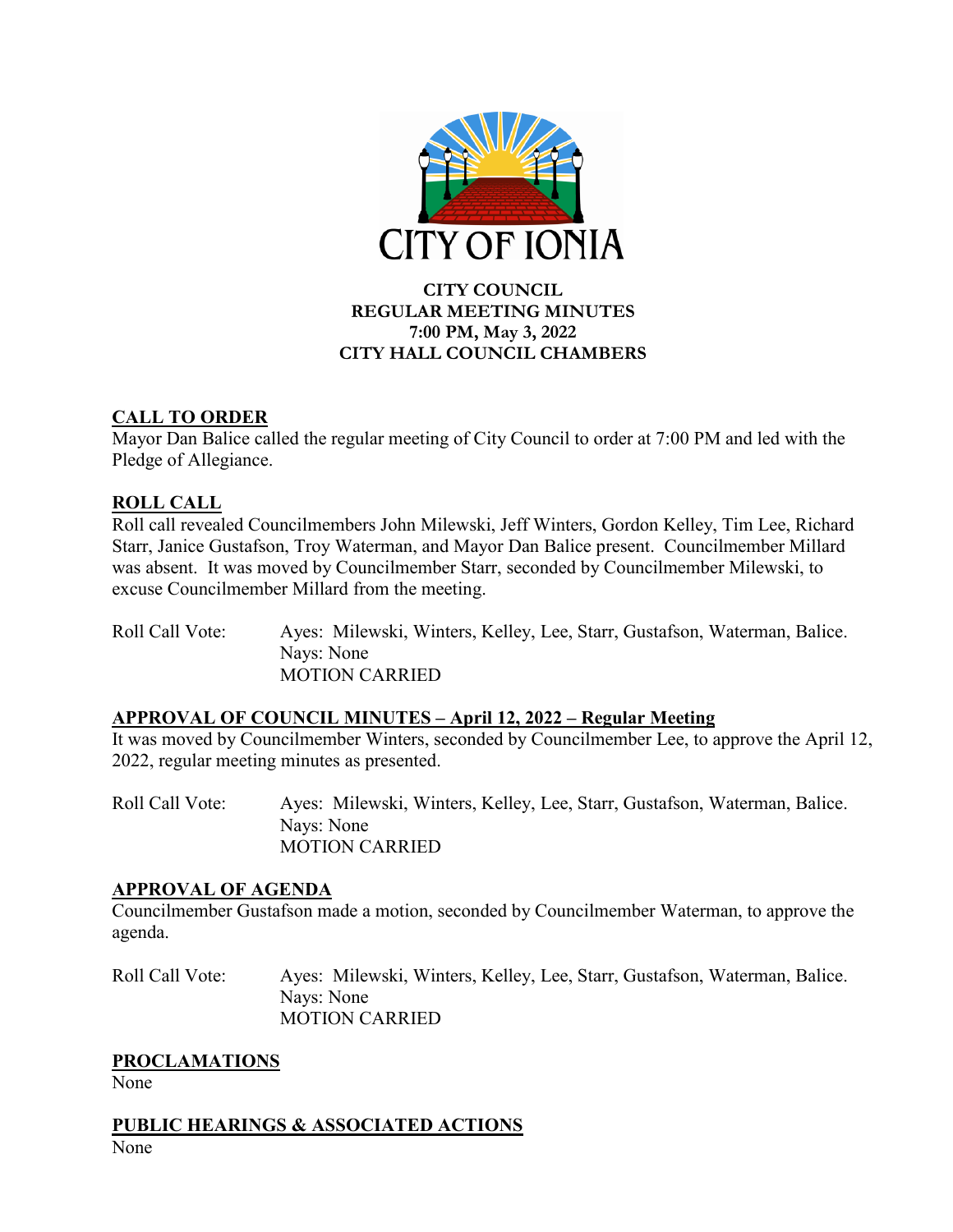#### **PUBLIC COMMENT**

None

# **OLD BUSINESS**

None.

#### **NEW BUSINESS**

**First Reading & Set Special Meeting/Public Hearing to Receive Comments on Ordinance No. 563 – Rezoning of 715 W. Lincoln Avenue and Addition to Zoning Map (NB#1)**  Mr. Mark Purkey owns and operates the Mobile Gas Station at 703 W. Lincoln Avenue and has recently acquired an adjacent parcel (34-202-170-001-100-00) located at 715 W. Lincoln Avenue with the goal to expand the gas station. To make this possible, Mr. Purkey is requesting that 715 W. Lincoln Avenue be rezoned from R-1, One-Family Residential District to B-3, General Business District.

This is not the first time Mr. Purkey has expanded the Mobile Gas Station. In 2016, he acquired two lots south of his property that were previously identified as 471 and 475 N. State Street. These lots were similarly zoned R-1 and were approved for rezoning to B-3 upon Mr. Purkey's rezoning request at that time. The lots were combined with 703 W. Lincoln Avenue and the two single-family homes thereon were demolished and replaced by a new parking lot with an enclosed dumpster.

The lot currently under consideration is to the west of Mr. Purkey's property and contains an existing single-family home. There are no minimum lot size requirements for the B-3 District and given the intent is to combine this property with 703 W Lincoln Avenue, the parcel in question will meet the zoning requirements for the proposed new district.

The properties adjoining 715 W. Lincoln Avenue to the west and south are zoned R-1, One-Family Residential. On north side of W. Lincoln Avenue, the parcels are zoned R-2, One-Family Residential. As already mentioned, the property to the east is the Mobile Gas Station, which is zoned B-3, General Business. The future land use plan designates 715 W. Lincoln Avenue as High Density Residential. The High Density Residential land use category is intended for R-1, One Family Residential and RT, Two-Family Residential. Therefore, this rezoning does not align with the future land use recommendation of the Master Plan. While this is the case, it is important to consider that the previously rezoned parcels would have also been designated High Density Residential when rezoned to the B-3 District.

The Planning Commission voted to recommend the approval of Ordinance No. 563 at its April 13, 2022, meeting. A public hearing was conducted at this meeting with one resident providing a written comment expressing concern regarding noise from the gas station.

It was moved by Councilmember Winters, seconded by Councilmember Starr, to introduce and provide a first reading of Ordinance No. 563, an ordinance to rezone parcel 34-202-170-001-100-00 into the B-3 General Business Zoning District as identified in section 1246.01, Districts Established of Chapter 1246; and the inclusion of parcel 34-202-170-001-100-00 into the Zoning Map identified in section 1246.02, Districts Generally and Zoning Map District Boundaries of Chapter 1246 – Title Six – Zoning of Part Twelve – Planning and Zoning Code of said Codified Ordinances of the City of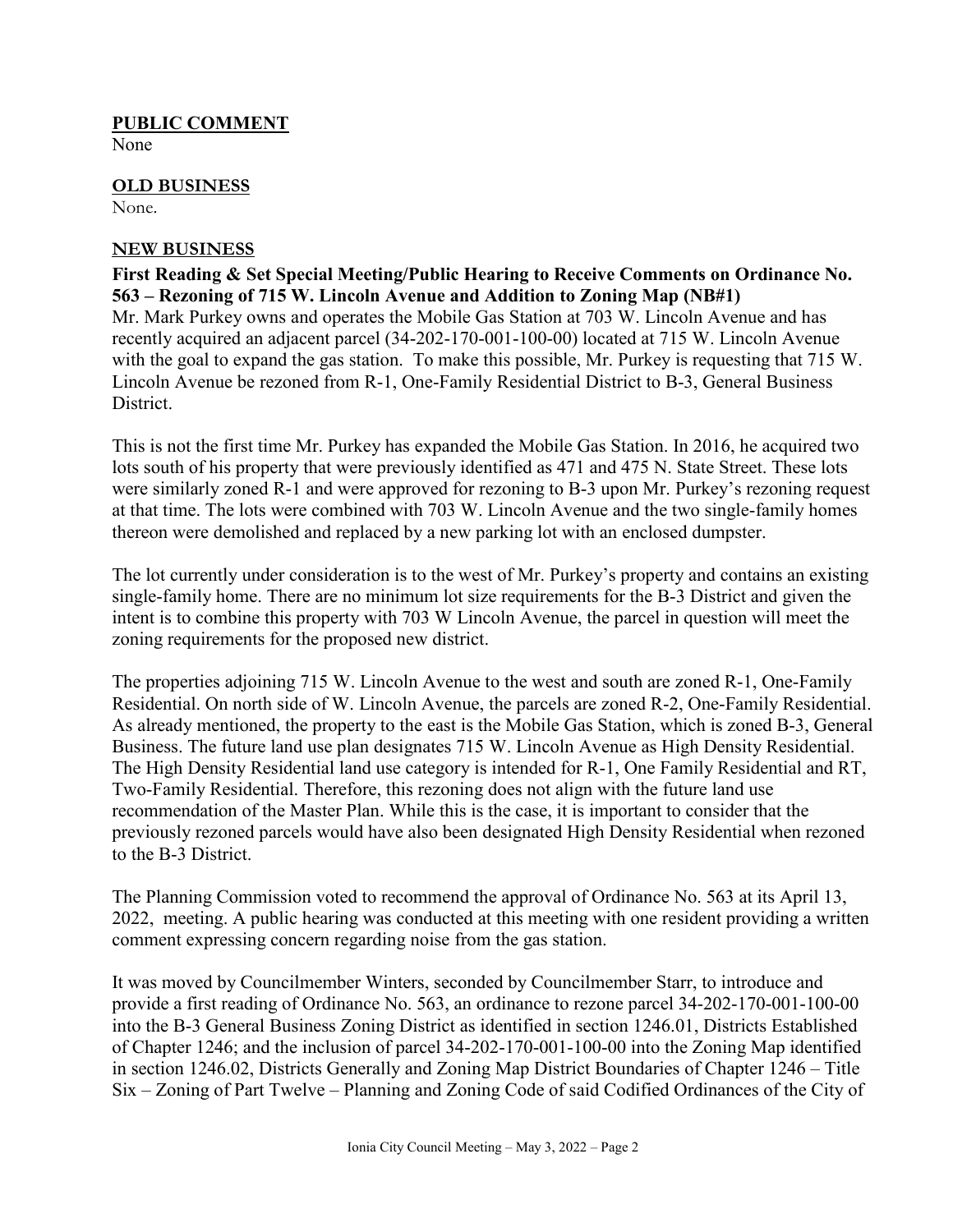Ionia, and schedule a Public Hearing regarding the proposed ordinance to occur at a **special meeting, to be held at 5:30 PM, Tuesday, May 17, 2022 at Ionia City Hall.**

Roll Call Vote: Ayes: Milewski, Winters, Kelley, Lee, Starr, Gustafson, Waterman, Balice. Nays: None MOTION CARRIED

#### **CITY OF IONIA IONIA COUNTY, MICHIGAN Ordinance No. 563**

**AN ORDINANCE TO REZONE PARCEL 34-202-170-001-100-00 (715 W. LINCOLN AVENUE) TO THE B-3 GENERAL BUSINESS ZONING DISTRICT AS IDENTIFIED IN SECTION 1246.01 DISTRICTS ESTABLISHED OF CHAPTER 1246; AND THE INCLUSION OF THAT PARCEL ON THE ZONING MAP IDENTIFIED IN SECTION 1246.02 DISTRICTS GENERALLY AND ZONING MAP DISTRICT BOUNDARIES OF CHAPTER 1246 - TITLE SIX – ZONING OF PART TWELVE – PLANNING AND ZONING CODE OF SAID CODIFIED ORDINANCES OF THE CITY OF IONIA**

#### **THE CITY OF IONIA HEREBY ORDAINS:**

#### Section One: Rezoning

Parcel number 34-202-170-001-100-00, also identified by the street address of 715 W. Lincoln Avenue, shall be rezoned to the B-3 General Business Zoning District as established in Section 1246.01 Districts Established of Chapter 1246, and conforms with Section 1246.02 Districts Generally and Zoning Map District Boundaries of Chapter 1246 - Title Six – Zoning of Part Twelve – Planning and Zoning Code.

#### Section Two: Zoning Map Update

The official Zoning District Map of the City of Ionia, Michigan, last adopted on August 15, 2017, shall hereby be amended to rezone parcel 34-202-170-001-100-00, also identified by the street address of 715 W. Lincoln Avenue. This parcel shall be clearly labeled and zoned into the B-3 General Business Zoning District, as said district is presently labeled on the official Zoning District Map of the City of Ionia, Michigan.

#### Section Three: Repealer

That all ordinances and parts or ordinances in conflict herewith are repealed to the extent of such conflict.

#### Section Four: Publication and Effective Date

The City Clerk shall cause a notice of adoption of this ordinance to be published. This ordinance shall take effect seven (7) days after it, or a summary thereof as permitted by law, along with the date of its adoption, is published in the *Daily News*, a newspaper of general circulation in the City unless otherwise provided by law.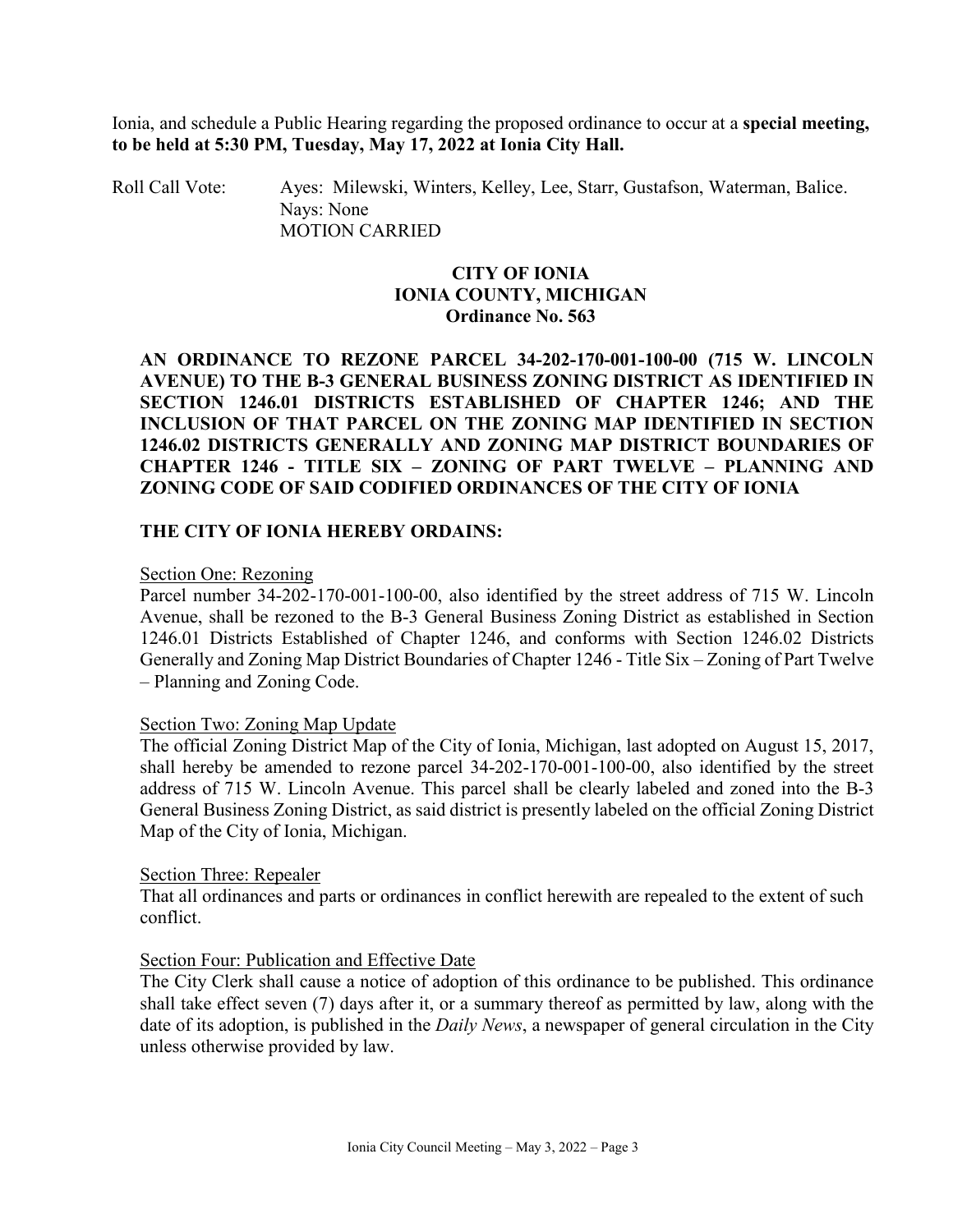#### **Introduction and First Reading – Ordinance No. 564 – Amend Chapter 214 – General Fee Schedule (NB#2)**

Chapter 214 – General Fee Schedule of Part Two – Administration Code of the Codified Ordinances of the City of Ionia contains a variety of fees set by ordinance. Some of these fees receive regular review, such as those established for water and sanitary sewer rates; others have not been addressed in numerous years, such as those related to planning and zoning and business regulations. A full review of the fees in this chapter was recently completed with the following suggested revisions/changes for FY23.

#### **Suggested Fee Revisions:**

Fees in Chapter 214 are separated by various sections of City Code. The following changes are suggested:

#### **214.02 Fees in the Traffic Code** –

Repeal:

(a) Bicycle License Fee of \$0.50

(b) Bicycle Impounding Fee of \$3.00

### **214.04 Fees in the Business Regulations and Taxation Code** –

| Change:                                                                    | From:        | To:          |
|----------------------------------------------------------------------------|--------------|--------------|
| (b) Sidewalk Café Application Fee                                          | \$0          | \$25         |
| (c) Housing Board of Appeals Application Fee                               | \$0          | \$250        |
| (d) Outdoor Assembly Application Fee                                       | \$0          | \$250        |
| 214.05 Fees in the Streets, Utilities and Public Services Code –           |              |              |
| Change:                                                                    | From:        | To:          |
| (b) Sidewalk permit Fee                                                    | \$15         | \$25         |
|                                                                            | From:        | To:          |
| (c) Water and Sewer rates and charges                                      |              |              |
| (1) Water Supply System Rates and Charges                                  |              |              |
| $(A)$ Facilities maintenance charges – per REU<br>$(REU = 22,000$ gallons) | \$28/quarter | \$30/quarter |
| (B) Commodity rate – per $1,000$ gallons                                   | \$3.80       | \$4.00       |
| (2) Sanitary Sewer system rates and charges                                |              |              |
| (B) Commodity rate – per $1,000$ gallons                                   | \$4.20       | \$4.30       |
|                                                                            |              |              |

#### **214.06 Fees in the Planning and Zoning Code**

(a) Fees for planning and zoning reviews are as follows:

| Change:                            | From:   | To:   |
|------------------------------------|---------|-------|
| (1) Planned Unit Development (PUD) | \$250   | \$750 |
| (2) Special Land Use Permit        | \$250   | \$500 |
| (3) Site Condominium               | \$250   | \$750 |
| (4) Plat Development               | $$400*$ | \$750 |
| $0.107 \t C_1 \t 1 \t C_2 \t 1$    |         |       |

\*plus engineering fees of 1% of total cost of the plat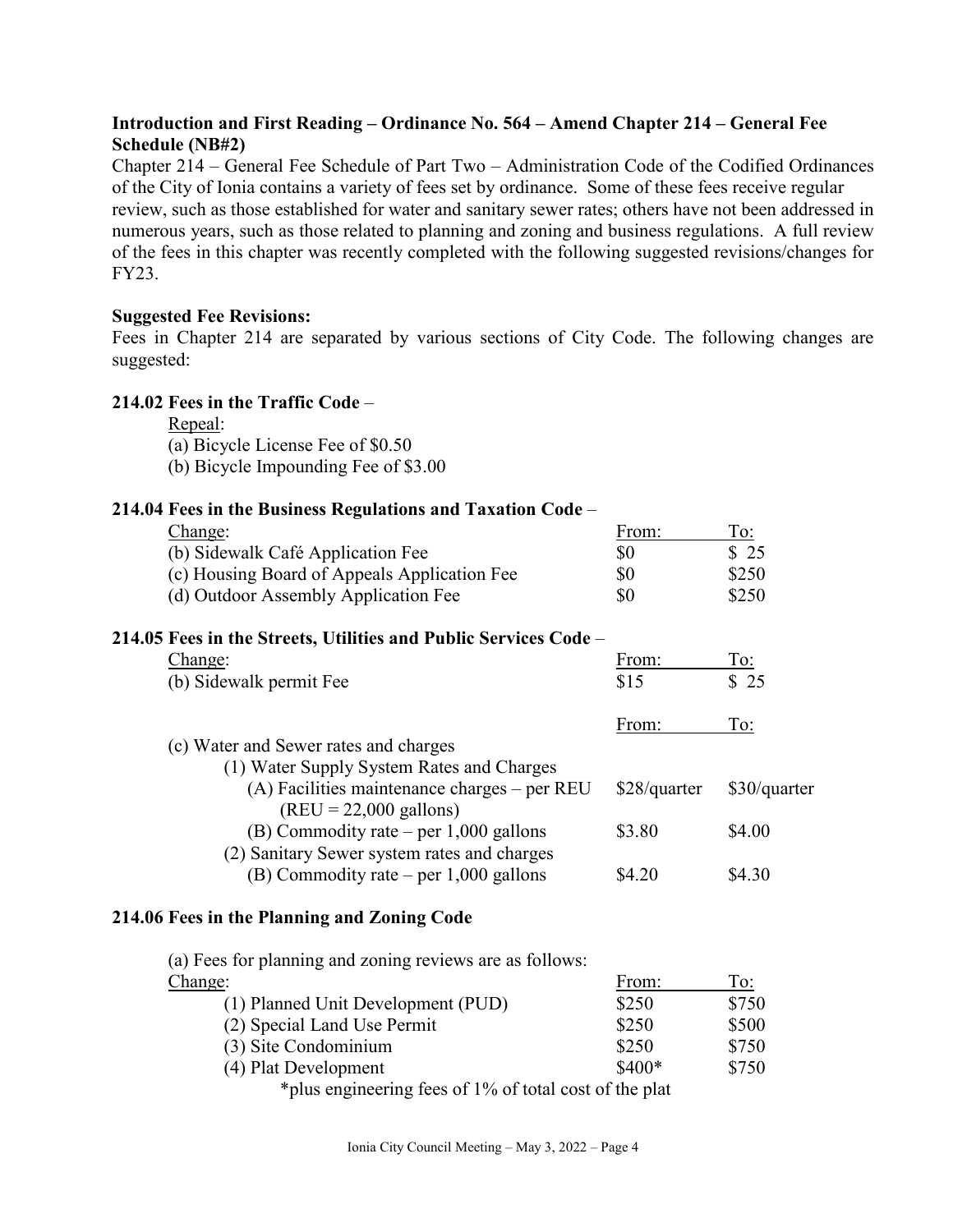| (5) Site Plan Review                | \$250 | $$100 - Staff$ |
|-------------------------------------|-------|----------------|
|                                     |       | $$500 - PC$    |
| (6) Zoning Variance                 | \$250 | \$500          |
| $(7)$ Re-Zoning                     | \$370 | \$750          |
| (8) Street Vacation                 | \$280 | \$750          |
| (9) Open Space Neighborhood         | \$0   | \$750          |
| (10) Accessory Structure            | \$0   | \$25           |
| $(11)$ Fence                        | \$0   | \$25           |
| (12) New Home Construction/Addition | \$0   | \$25           |
| (b) Sign fees are as follows:       |       |                |
| (1) Temporary and Portable Signs    | \$0   | \$25           |
| (2) Permanent Signs                 | \$0   | -50            |
|                                     |       |                |

Proposed changes to the 214.04 Fees for Business Regulations and Taxation Code and 214.06 Fees in the Planning and Zoning Code are primarily to create consistency and achieve some cost recovery related to staff time, publication/public notice and planning consultant review fees. A survey of surrounding municipalities was also conducted to review fees and ensure comparable rates.

Proposed changes to the 214.05 Fees in the Streets, Utilities and Public Services Code relate mainly to water and sanitary sewer rates.

For the average water customer, the proposed changes in the commodity and facilities maintenance charge will total \$6.40 per quarter, or \$25.60 per year. This represents an increase of 5.7% and is necessary to keep pace with the cost of operating our water distribution system, as well as associated debt service related to capital improvements (new water main, valves, wells, etc.). The proposed changes are also based on an overall review of the financial status of the Water Fund, which has been stretched in recent years by the cost and scope of capital improvements required to keep the system functioning in accordance with all state and federal regulatory requirements.

For the average sanitary sewer customer, the proposed change in the commodity rate is \$2.20 per quarter, or \$8.80 per year. This represents an increase of 1.6% and is necessary to keep pace with the cost of collecting and treating sewerage, as well as providing some funding for future capital improvements. The Sewer Fund is in a stronger financial position presently, compared to the Water Fund, which allows for a smaller proposed rate adjustment.

If approved, all rates changes proposed in Ordinance 564 would become effective upon ordinance adoption and publication; however, the water and sewer rates would be implemented with the first available billing cycle, beginning after July 1.

A motion was made by Councilmember Winters, seconded by Councilmember Gustafson, to introduce and conduct a first reading of Ordinance No. 564, an ordinance to revise the General Fee Schedule contained in Chapter 214 of the City Code and to schedule a Public Hearing regarding the proposed ordinance for **7:00 PM, Tuesday, June 7, 2022, at the regular City Council meeting.**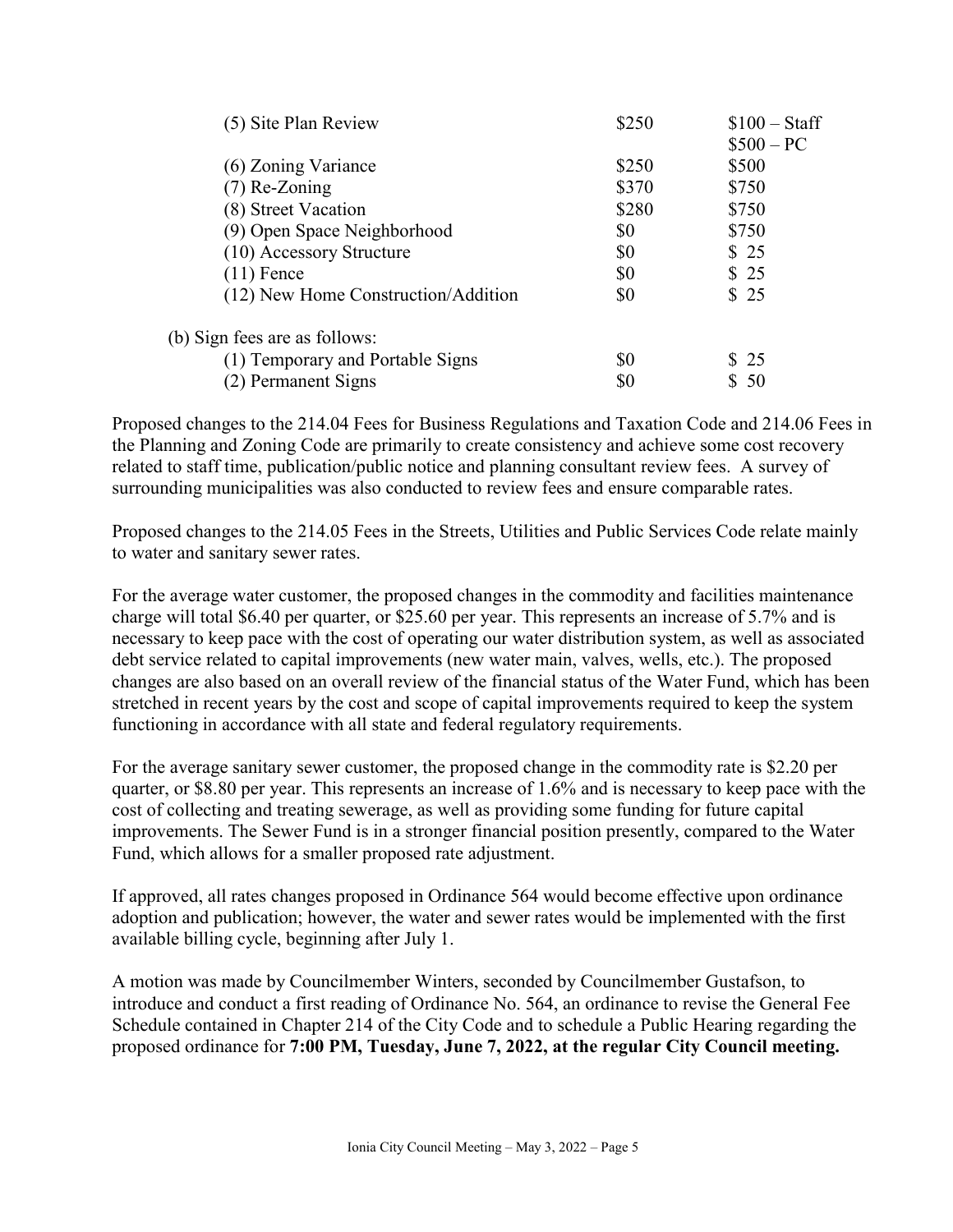Roll Call Vote: Ayes: Milewski, Winters, Lee, Starr, Gustafson, Waterman, Balice. Nays: Kelley MOTION CARRIED

### **CITY OF IONIA IONIA COUNTY, MICHIGAN Ordinance No. 564**

**AN ORDINANCE TO REPEAL SECTION 214.02, ENTITLED "FEES IN THE TRAFFIC CODE," AND TO AMEND SECTION 214.04 ENTITLED "FEES IN THE BUSINESS REGULATION AND TAXATION CODE," SECTION 214.05(b), ENTITLED "FEES IN THE STREETS, UTILITIES AND PUBLIC SERVICES CODE; SIDEWALK PERMITS," AND SECTION 214.06 ENTITLED "FEES IN THE PLANNING AND ZONING CODE," OF CHAPTER 214, "GENERAL FEE SCHEDULE," OF TITLE TWO, "GENERAL PROVISIONS" OF PART TWO, "ADMINISTRATION CODE," OF THE CODIFIED ORDINANCES OF THE CITY OF IONIA**

### **THE CITY OF IONIA HEREBY ORDAINS:**

Section 1. Repeal of Section 214.02. That Section 214.02 of Part Two, Title Two, Chapter 214 of the Codified Ordinances of the City of Ionia is repealed in its entirety as follows:

#### **214.02 FEES IN THE TRAFFIC CODE**

(a) Bicycle Licenses. The fee for a bicycle license, as provided for in Section 420.07 of the Traffic Code, is fifty cents (\$0.50).

(b) Bicycle Impounding Fee. The fee for impounding a bicycle, as provided for in Section 420.10(c), is three dollars (\$3.00).

Section 2. Amendment of Section 214.04. That Section 214.04 of Part Two, Title Two, Chapter 214 of the Codified Ordinances of the City of Ionia is amended to read as follows:

### **214.04 FEES IN THE BUSINESS REGULATION AND TAXATION CODE**

#### (a) Transient Merchant's or Peddler's License.

 (1) The fee for a transient merchant's or peddler's license, as provided for in Section [868.08,](https://codelibrary.amlegal.com/codes/ionia/latest/ionia_mi/0-0-0-25928#JD_868.08) is:

 Two days or less \$ 25.00 One week or less 75.00 Six months or less 200.00

(2) For every ten thousand dollars (\$10,000) in merchandise for sale, a six hundred dollar (\$600.00) refundable bond is required.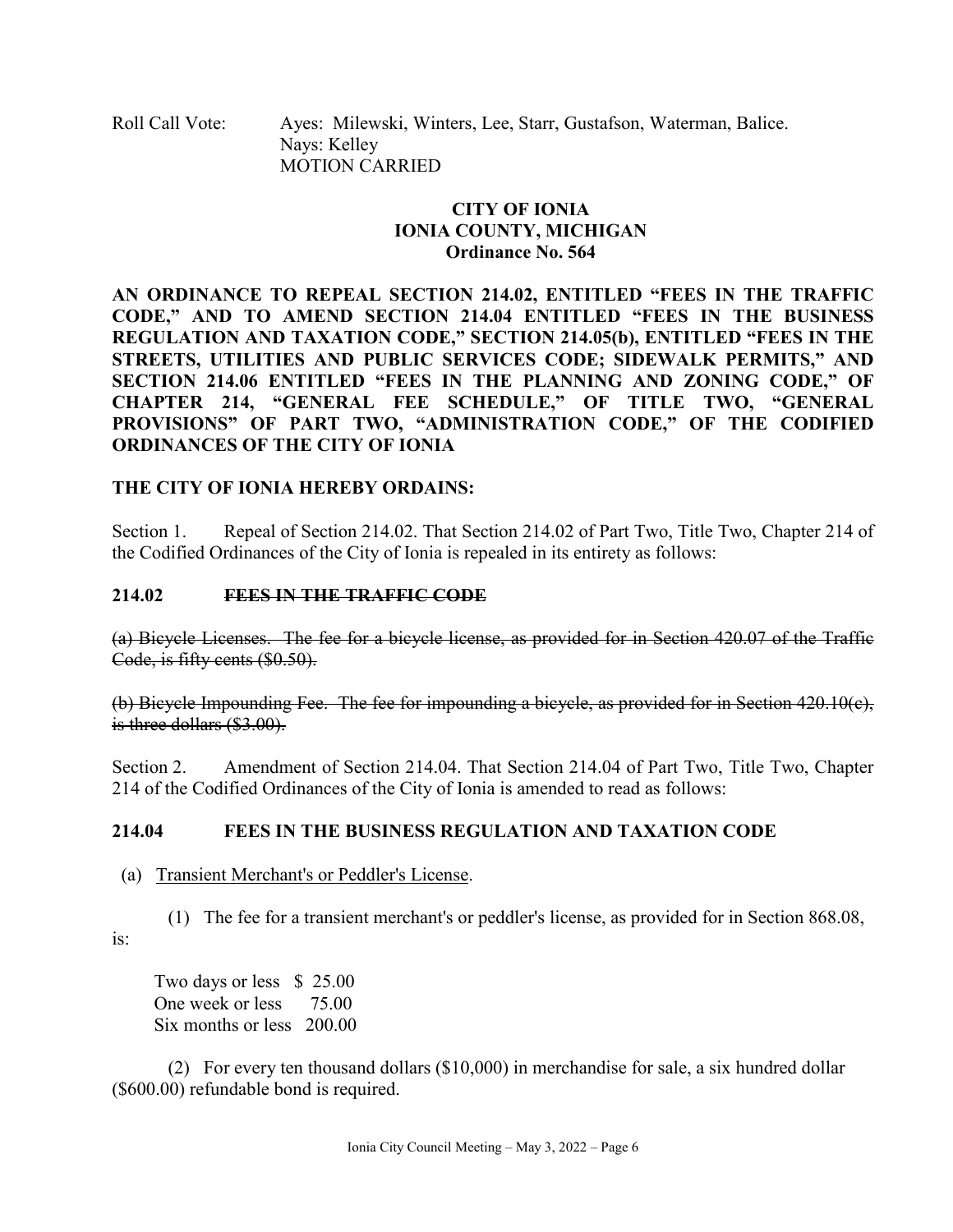(b) The fee for a sidewalk café application shall be  $$9 \, $25.00$  per application.

(c) Housing Board of Appeals. The fee for an application with the Housing Board of Appeals shall be \$250.00.

(d) Outdoor Assemblies. The fee for an application to receive an Outdoor Assembly License shall be \$250.00.

Section 3. Amendment of Section 214.05. That Section 214.05 of Part Two, Title Two, Chapter 214 of the Codified Ordinances of the City of Ionia is amended to read as follows:

## **214.05 FEES IN THE STREETS, UTILITIES AND PUBLIC SERVICES CODE.**

(b) Sidewalk Permits. The fee for a permit to construct, rebuild or repair a sidewalk, as provided for in Section 1022.02, is fifteen twenty-five dollars (\$15.00) (\$25.00).

(c) Water and Sewer Rates and Charges.

(1) Water Supply System Rates and Charges. Rates and charges for services and use of the water supply system shall be as set forth below, provided that such rates and charges may be revised from time to time by ordinance of the City Council:

| A. | Facilities maintenance charges:                 |                         |                                              |
|----|-------------------------------------------------|-------------------------|----------------------------------------------|
|    | 000 to $100,000$ gallons                        | 1 REU                   | $$28.00/qtr$$ \$30.00/qtr                    |
|    | $100,000$ gal. to 300,000 gallons               | 5 REU                   | \$140.00/qtr \$150.00/qtr                    |
|    | $300,000$ gal. to 1 million gallons             | <b>13 REU</b>           | \$364.00/qtr \$390.00/qtr                    |
|    | 1 million $g_{\text{at}}$ to 2 million gallons  | <b>45 REU</b>           | $$1,260.00$ /qtr $$1,350.00$ /qtr            |
|    | 2 million $g_{\text{at}}$ to 10 million gallons | <b>90 REU</b>           | \$2,520.00/qtr \$2,700.00/qtr                |
|    | 10 million gallons $+$                          |                         | usage divided by $22,000$ gallons x $$28.00$ |
|    |                                                 | \$30.00/qtr/REU charge. |                                              |

B. Commodity rate: All water service shall be charged for on the basis of water consumed as determined by the meter installed by the Department in the premises of water users. The commodity rate shall be three dollars and eight cents (\$3.80) four dollars (\$4.00) per thousand metered gallons.

(2) Sanitary Sewer System Rates and Charges. Rates and charges for service and use of the Sanitary Sewer System shall be as set forth below, provided that such rates and charges may be revised from time to time by ordinance of the City Council:

B. Commodity rate: All sewage disposal service shall be charged for on the basis of water consumed. Thee commodity rate shall be four dollars and twenty cents (\$4.20) four dollars and thirty cents (\$4.30) per thousand metered gallons.

Section 4. Amendment of Section 214.06. That Section 214.06 of Part Two, Title Two, Chapter 214 of the Codified Ordinances of the City of Ionia is amended to read as follows:

### **214.06 FEES IN THE PLANNING AND ZONING CODE**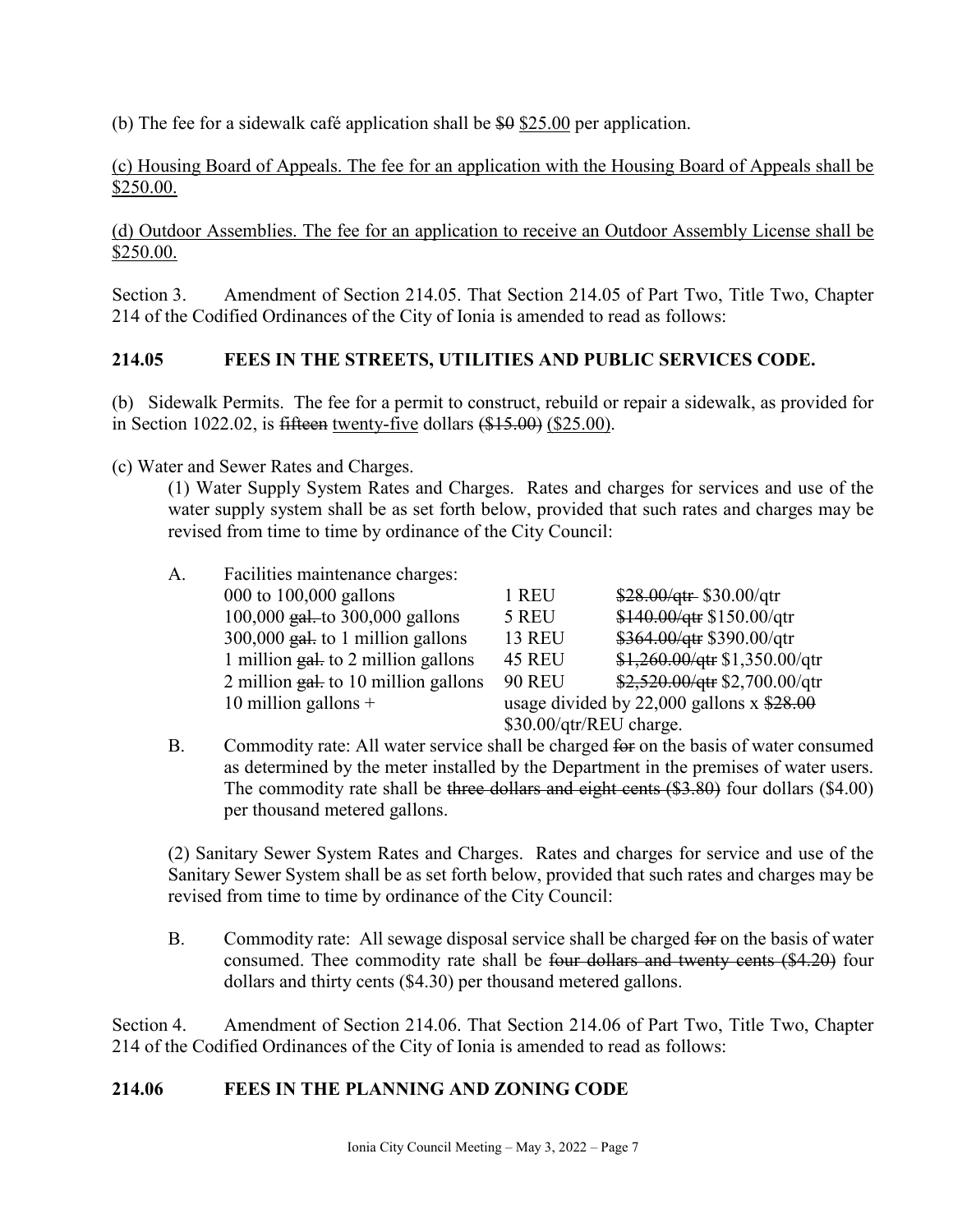(a) Fees for planning and zoning reviews are as follows:

| (1)        | Planned Unit Development \$250.00                                                                 | \$750.00                                 |
|------------|---------------------------------------------------------------------------------------------------|------------------------------------------|
| (2)        | Special Land Use<br>\$250.00                                                                      | \$500.00                                 |
| (3)        | Site Condominium<br>\$250.00                                                                      | \$750.00                                 |
| (4)        | Plat Development $$400.00,$                                                                       | \$750.00                                 |
|            | plus engineering fees of 1% of total cost of the plat                                             |                                          |
| (5)        | Site Plan Review<br>\$250.00                                                                      | Staff Review: \$100.00                   |
| PC Review: | \$500.00                                                                                          |                                          |
| (6)        | Zoning Variance<br>\$250.00                                                                       | \$500.00                                 |
| (7)        | \$370.00<br>Re-Zoning                                                                             | \$750.00                                 |
| (8)        | \$280.00<br><b>Street Vacating</b>                                                                | \$750.00                                 |
| (9)        | Open Space Neighborhood                                                                           | \$750.00                                 |
| (10)       | <b>Accessory Structure</b>                                                                        | \$25.00                                  |
| (11)       | Fence                                                                                             | <u>\$25.00</u>                           |
| (12)       | Home Construction/Addition                                                                        | \$25.00                                  |
| (b)        | Fees for signs are as follows:                                                                    |                                          |
| (1)        | Temporary and Portable Signs                                                                      | \$25.00                                  |
| (2)        | Permanent Signs                                                                                   | \$50.00                                  |
|            | $\left(\frac{b}{c}\right)$ (c) Application fee for land division:<br>$(1)$ Lot division/lot split | \$75.00 plus \$15 per each resulting lot |

(2) Lot reconfiguration  $$75.00$ 

(3) Lot combination \$75.00

(c) (d) Medical Marihuana facility operators: \$5,000.00

Section 5. Repealer. That all ordinances and parts or ordinances in conflict herewith are repealed to the extent of such conflict.

Section 6. Effective Date. That this Ordinance shall be effective upon its publication in the manner provided by law.

#### **Parks & Recreation Department – Proposed Registration/Rental Fee Increases (NB#3)**

Chapter 1062 – Parks and Cemeteries of the City of Ionia Codified Ordinances, specifically Section 1062.07 Special Permits, indicates that fees for various permits utilizing city parks will be established from time to time by the City Council. Although there is no specific provision for recreation programs, we are suggesting this same approach be utilized for setting recreation registration rates.

City records show that rates for the Community Center (Armory Building) and various parks facilities have not been changed since at least 2003. It appears most recreation program registration fees have not been increased since 2016 (2018 for adult programs.)

#### **Suggested Fee Revisions:**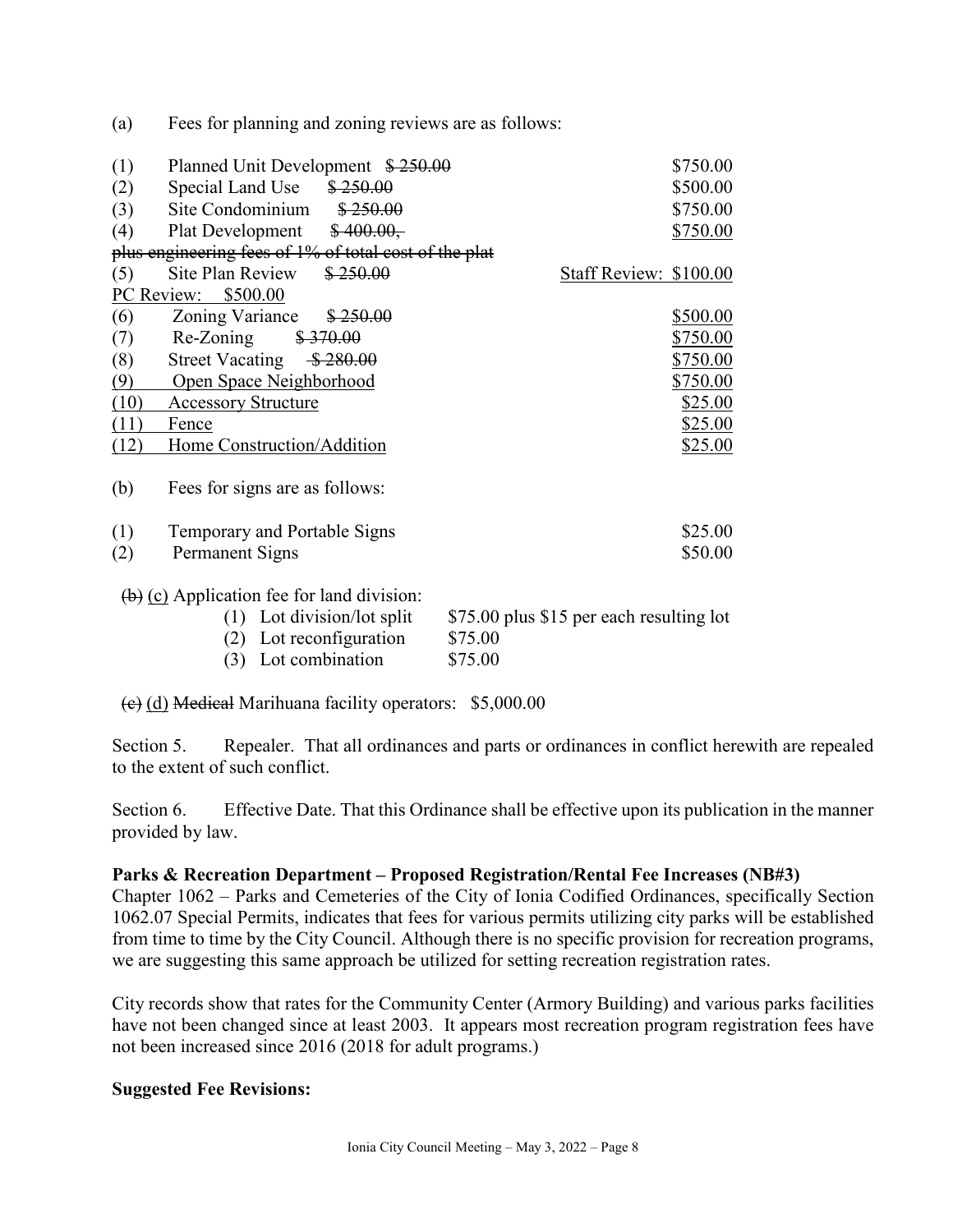Parks and Recreation registration and rental fees are two-tiered by city resident and non-city resident status. Generally speaking, rate increases are proposed at \$10 across the board, in accordance with the sheet of proposed rates. For example, Fall Soccer ages 4-10 is currently at \$40/\$50 per player (resident/non-resident) and is proposed to increase to \$50/\$60 per player.

Regarding the Community Center/Armory Building, a \$10 increase is proposed to each of the base rental and full day rates. No change is proposed to the additional hour rates.

A motion was made by Councilmember Winters, seconded by Councilmember Lee, to increase the Parks & Recreation Department Registration/Rental Fee Rates as proposed, recognizing the proposed increase is generally an increase of \$10 per registration fee and/or base hourly rate.

Roll Call Vote: Ayes: Milewski, Winters, Gustafson, Balice. Nays: Kelley, Lee, Starr, Waterman MOTION FAILED

A motion was made by Councilmember Kelley, seconded by Councilmember Winters, to adopt the proposed Parks and Recreation Department Registration Rates as submitted, and to approve the Rental Fee Rates with the exception of making the rates for non-profits the same as the rates for City residents.

Roll Call Vote: Ayes: Milewski, Winters, Kelley, Lee, Starr, Gustafson, Waterman, Balice Nays: None MOTION CARRIED



# **Rental Rates**

### **During Business Hours** 9:00 A.M.– 5:00 P.M. Monday-Friday

| <b>American Bumper or Lions Room</b> | 1 hr. base | Addt'l hr. | <b>Full Day</b> |
|--------------------------------------|------------|------------|-----------------|
| City Resident/Non-Profit Org.        | \$35.00    | \$15.00    | \$110.00        |
| Non-City Resident                    | \$40.00    | \$20.00    | \$160.00        |
| <b>Gymnasium</b>                     |            |            |                 |
| Ionia City Resident/Non-Profit Org.  | \$60.00    | \$20.00    | \$165.00        |
| Non-Ionia City Resident              | \$70.00    | \$25.00    | \$210.00        |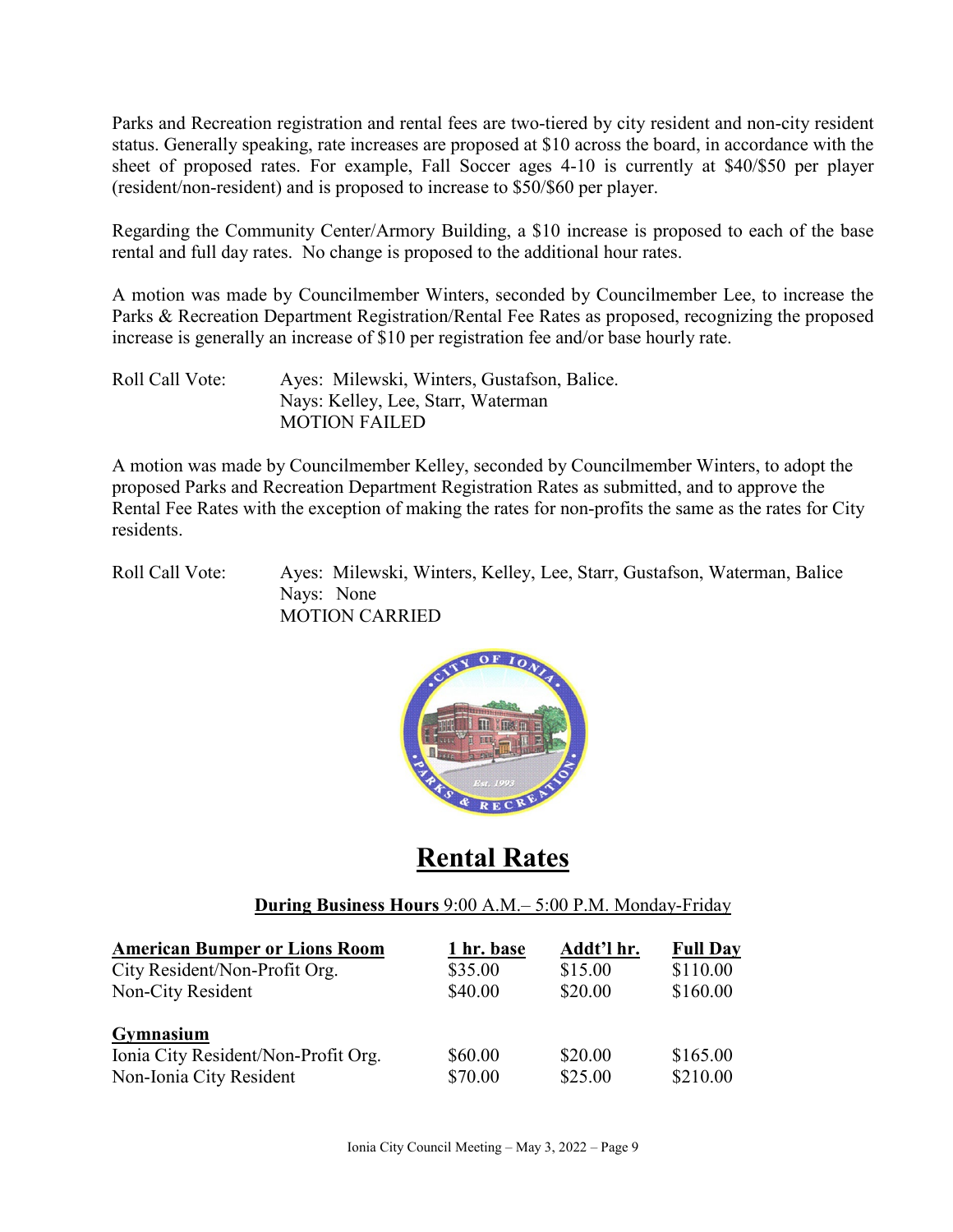### **Weekday After Business Hours and Weekend Hours**

|                                      | (After hours) | (Weekend Hours) |              |
|--------------------------------------|---------------|-----------------|--------------|
| <b>American Bumper or Lions Room</b> | 4 hr. base    | 4 hr. base      | (Addt'l hr.) |
| City Resident/Non-Profit Org.        | \$130.00      | \$160.00        | \$15.00      |
| Non-City Resident                    | \$150.00      | \$180.00        | \$20.00      |
| Gymnasium                            |               |                 |              |
| Ionia City Resident /Non-profit Org. | \$185.00      | \$235.00        | \$15.00      |
| Non-Ionia City Resident              | \$210.00      | \$260.00        | \$15.00      |

**Holiday Rates** (Good Friday, Memorial Day, July 4th, Labor Day, Veteran's Day and the Day AFTER Thanksgiving)

| <b>American Bumper or Lions Room</b> | 4 hr. base | (Addt'lhr.) |
|--------------------------------------|------------|-------------|
| City Resident/Non-Profit Org.        | \$170.00   | \$30.00     |
| Non-City Resident                    | \$210.00   | \$35.00     |
| <b>Gymnasium</b>                     |            |             |
| Ionia City Resident /Non-profit Org. | \$245.00   | \$30.00     |
| Non-Ionia City Resident              | \$270.00   | \$35.00     |

City resident– resides within the corporate boundaries of the City of Ionia

A \$100.00 "Security deposit" Is required for all rentals at time of reservation. Security deposit regulations are specified on the back of the rental contract. An Alcohol Permit fee of \$50.00 is required at time of permit application. \*Rates are subject to change. Call 1.616.523.1800 for more information!

#### **Dial-A-Ride – ADA Complaint and Reasonable Modification Policy (NB#4)**

The ADA complaint policy template has been revised to include additional information regarding reasonable modifications for ADA policies and procedures. The final rule for reasonable modification in public transit was published in the Federal Register on March 3, 2015. A link to this rule is available at [https://www.federalregister.gov/documents/2015/03/13/2015-05646/transportation-for](https://www.federalregister.gov/documents/2015/03/13/2015-05646/transportation-for-individuals-with-disabilities-reasonable-modification-of-policies-and-practices)[individuals-with-disabilities-reasonable-modification-of-policies-and-practices.](https://www.federalregister.gov/documents/2015/03/13/2015-05646/transportation-for-individuals-with-disabilities-reasonable-modification-of-policies-and-practices) The former ADA complaint policy template, also in use since 2015, did not incorporate enough to satisfy the requirements of information about reasonable modifications being publicly available in the same manner a transit agency disseminates other information (including websites) and guidance on the procedure to request one. Rather than create a separate policy, the current template was revised and expanded to add the required information. The Michigan Department of Transportation requires approval of the revised policy by the Ionia City Council.

It was moved by Councilmember Lee, seconded by Councilmember Winters, to approve the revised ADA Complaint and Reasonable Modification Policy as presented for use by the Ionia Dial-A-Ride.

| Roll Call Vote: | Ayes: Milewski, Winters, Kelley, Lee, Starr, Gustafson, Waterman, Balice. |
|-----------------|---------------------------------------------------------------------------|
|                 | Nays: None                                                                |
|                 | <b>MOTION CARRIED</b>                                                     |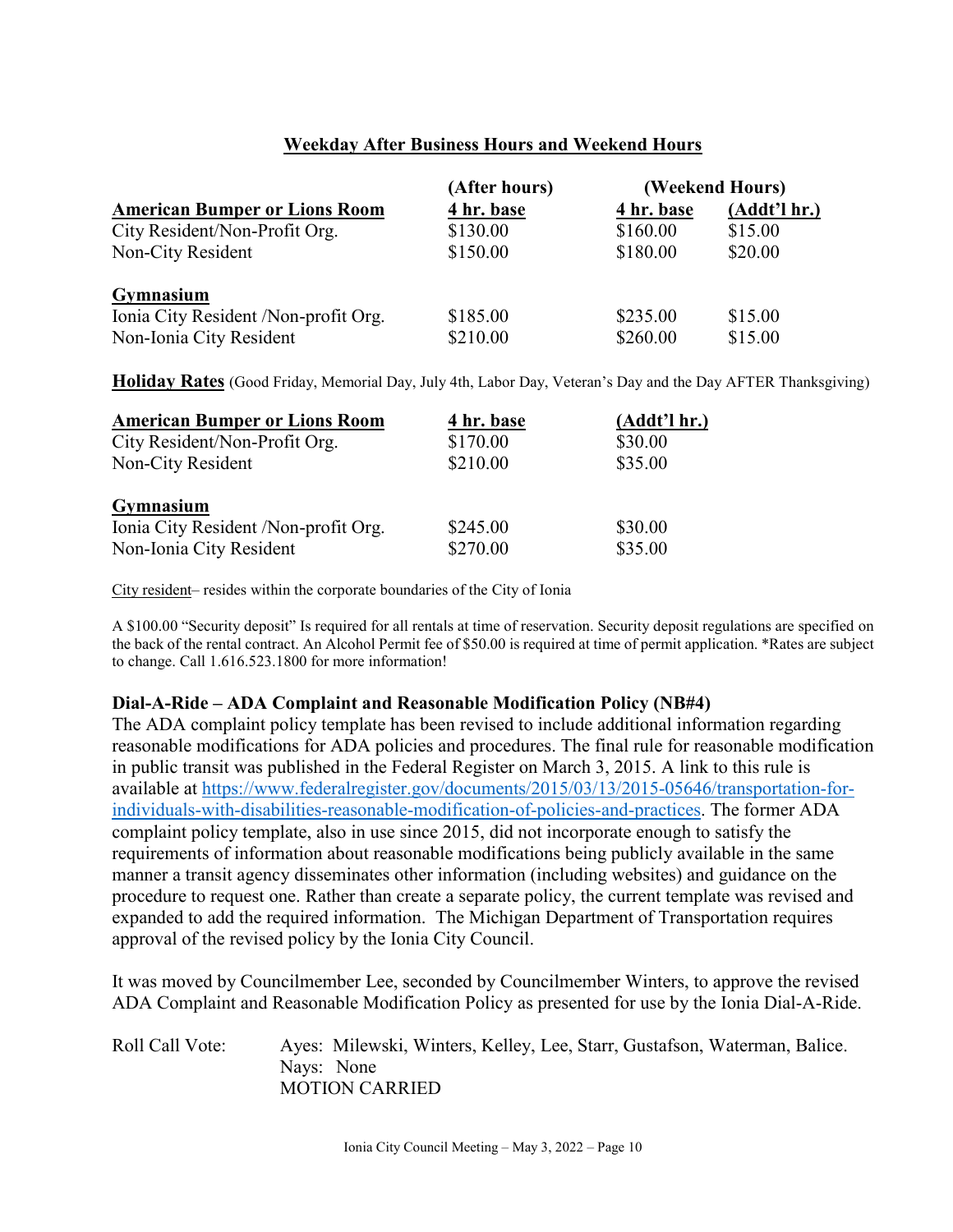#### **Proposal to Repaint Tuttle Road Water Tower (NB#5)**

Part of the regular maintenance required of a public water system involves the occasional exterior painting of its water towers. Paint on our water towers helps to protect the underlying steel from the elements and finishes their appearance.

The water tower located near Tuttle Road was last painted approximately 23 years ago in 1999. Fedewa Inc., of Hastings, MI, was recently asked for a bid to power wash this tower due to accumulated mold growth on the underside of the bowl. A bid of \$4,000 was provided and administratively approved.

In inspecting the tower, Fedewa noticed significant wear in the clear coat finish, which will likely partially erode during the power washing. If that happens, the underlying paint color will fade at different rates, creating a spotty pattern. Based on this concern, Fedewa was also asked to provide a proposal to repaint the tower. It provided the proposal noted below, using the same color of blue as now appears:

| Exterior Painting $-2$ full coats                                                       | \$26,000 |
|-----------------------------------------------------------------------------------------|----------|
| Optional: Reapply City Logo and glider airplane graphic \ \ \ 2,000 (suggested reserve) |          |

A motion was made by Councilmember Winters, seconded by Councilmember Starr, to approve the proposal from Fedewa, Inc. of Hastings, MI of \$26,000 to repaint the City of Ionia Tuttle Road Water Tower, plus the reserve for repainting the logo and graphic.

Roll Call Vote: Ayes: Milewski, Winters, Kelley, Lee, Starr, Gustafson, Waterman, Balice. Nays: None MOTION CARRIED

#### **City of Ionia Support Emergency Operations Plan (NB#6)**

The City of Ionia Support Emergency Operations Plan (EOP) is designed to work in conjunction with Ionia County and State Emergency Management agencies to enhance local emergency response capabilities. The plan is designed to assist in responding to all types of hazards and disasters of natural, human, wartime, technological or terrorism origin.

The basic plan section defines the purpose, scope, authorities, and reference documents it relies upon to address severe emergency situations. It further describes the command structure and various preparedness and incident management steps that have been defined to execute emergency management.

The City of Ionia Support Emergency Operations Plan is revised every five years and the City's last plan update took place in April, 2017. It is anticipated the Plan may again be revised within the next 12 -18 months, in conjunction with Ionia County's update of its Hazardous Mitigation Plan.

It was moved by Councilmember Milewski, seconded by Councilmember Waterman, to approve the 2022 City of Ionia Support Emergency Operations Plan.

Roll Call Vote: Ayes: Milewski, Winters, Kelley, Lee, Starr, Gustafson, Waterman, Balice. Nays: None